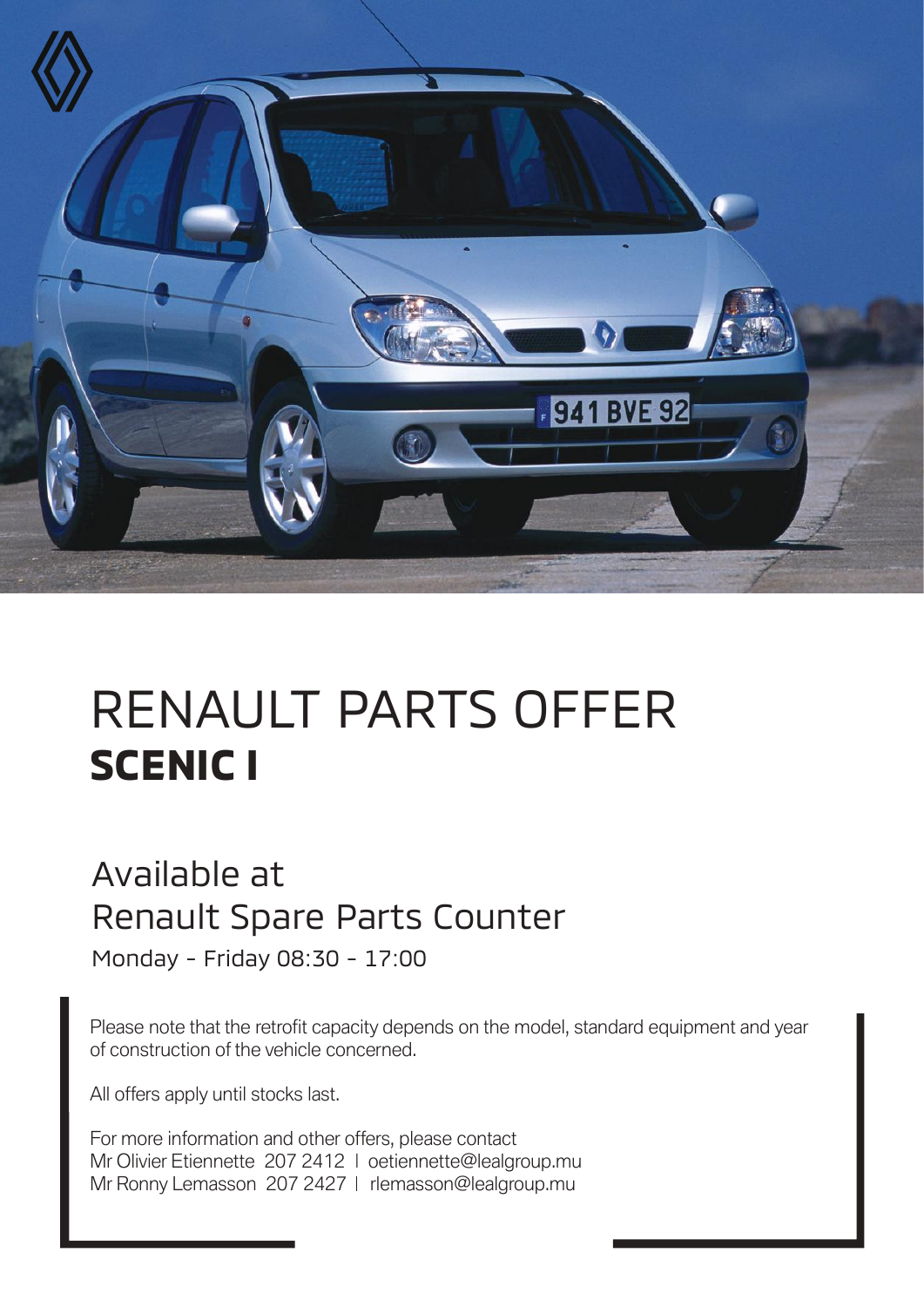

## **SCENIC I**

| Part No.   | <b>Part Description</b>      | Model                                    | Qty            | <b>Unit Normal</b><br>Price (Rs) | $\frac{0}{0}$ | <b>Unit Special</b><br>Price (Rs) |
|------------|------------------------------|------------------------------------------|----------------|----------------------------------|---------------|-----------------------------------|
| 7700846317 | <b>GICLEUR LUNETTE</b>       | <b>JAOE</b>                              | $\mathbf 1$    | 1,212                            | 40%           | 727                               |
| 7701477517 | <b>KIT COURROIE AXS</b>      | JA0W                                     | $\overline{2}$ | 4,451                            | 40%           | 2,670                             |
| 7701040255 | <b>MIRROIR RETRO GAUCHE</b>  | JA0W                                     | 3              | 1,610                            | 40%           | 966                               |
| 7703044197 | <b>ECROU CAGE</b>            | JA0W                                     | 7              | 141                              | 40%           | 85                                |
| 8200150768 | <b>COUSSINET BAR-MEMO</b>    | JA0W/<br>JA04/<br><b>JAON</b>            | 2              | 830                              | 40%           | 498                               |
| 130C12131R | <b>KIT DISTRIBUTION</b>      | JA13                                     | 1              | 4,736                            | 40%           | 2,842                             |
| 7701064326 | <b>COURROIE DISTRIBUTION</b> | <b>JAON</b>                              | 1              | 2,514                            | 40%           | 1,508                             |
| 8200833543 | <b>COURROIE STRIEE</b>       | <b>JAON</b>                              | $\overline{2}$ | 633                              | 40%           | 380                               |
| 7700849461 | PLOT SUSPENSION-K,S1         | SCE-<br>NIC I                            | 1              | 493                              | 40%           | 296                               |
| 7701206328 | COLL DISQUE F-S1, CLA        | SCE-<br>NIC I                            | 1              | 9,758                            | 40%           | 5,855                             |
| 8201048885 | <b>JOINT BTE VITESSE</b>     | <b>JAOF</b>                              | 3              | 1,795                            | 40%           | 1,077                             |
| 7701472726 | <b>KIT DISTRIBUTION</b>      | <b>JAOF</b>                              | $\overline{2}$ | 4,093                            | 50%           | 2,047                             |
| 7701471378 | SOUPAPES ADM X4              | JA10/<br>JA0W                            | 2              | 7,279                            | 50%           | 3,639                             |
| 7711130071 | PLAQ.FREIN-CLIO2, MEG        | <b>JAOF</b>                              | 6              | 2,164                            | 50%           | 1,082                             |
| 7711171940 | BALAI ESS/VITRE-SCE1         | JA0W/<br>JAOF/<br>JAON/<br>JA10/<br>JA13 | 12             | 512                              | 50%           | 256                               |
| 8200277791 | TAMPON-MEG, SCE, CLA, C      | JA10/<br>JA0W/<br>JA13                   | 1              | 6,500                            | 50%           | 3,250                             |
| 8200493821 | <b>BIELLETTE INFERIEURE</b>  | JA0W                                     | $\mathbf{1}$   | 4,326                            | 50%           | 2,163                             |
| 7701469416 | COLL.SOUFFLET                | <b>SCENIC</b>                            | $\overline{2}$ | 3,051                            | 80%           | 610                               |
| 8201464598 | COLL DISQUE MEMO             | JAOF/<br>JA0W                            | 4              | 6,596                            | 80%           | 1,319                             |
| 8200674368 | <b>BOITIER SORTIE EAU</b>    | <b>JAON</b>                              | $\mathbf{1}$   | 4,057                            | 80%           | 811                               |
| 8200104754 | <b>GALET ENROULEUR.</b>      | JA10/<br>JA0W                            | 13             | 1,728                            | 80%           | 346                               |
| 7711170183 | <b>ESSUIE GLACE D</b>        | <b>JAOW</b>                              | 5              | 835                              | 80%           | 167                               |

Price is per unit and includes VAT.